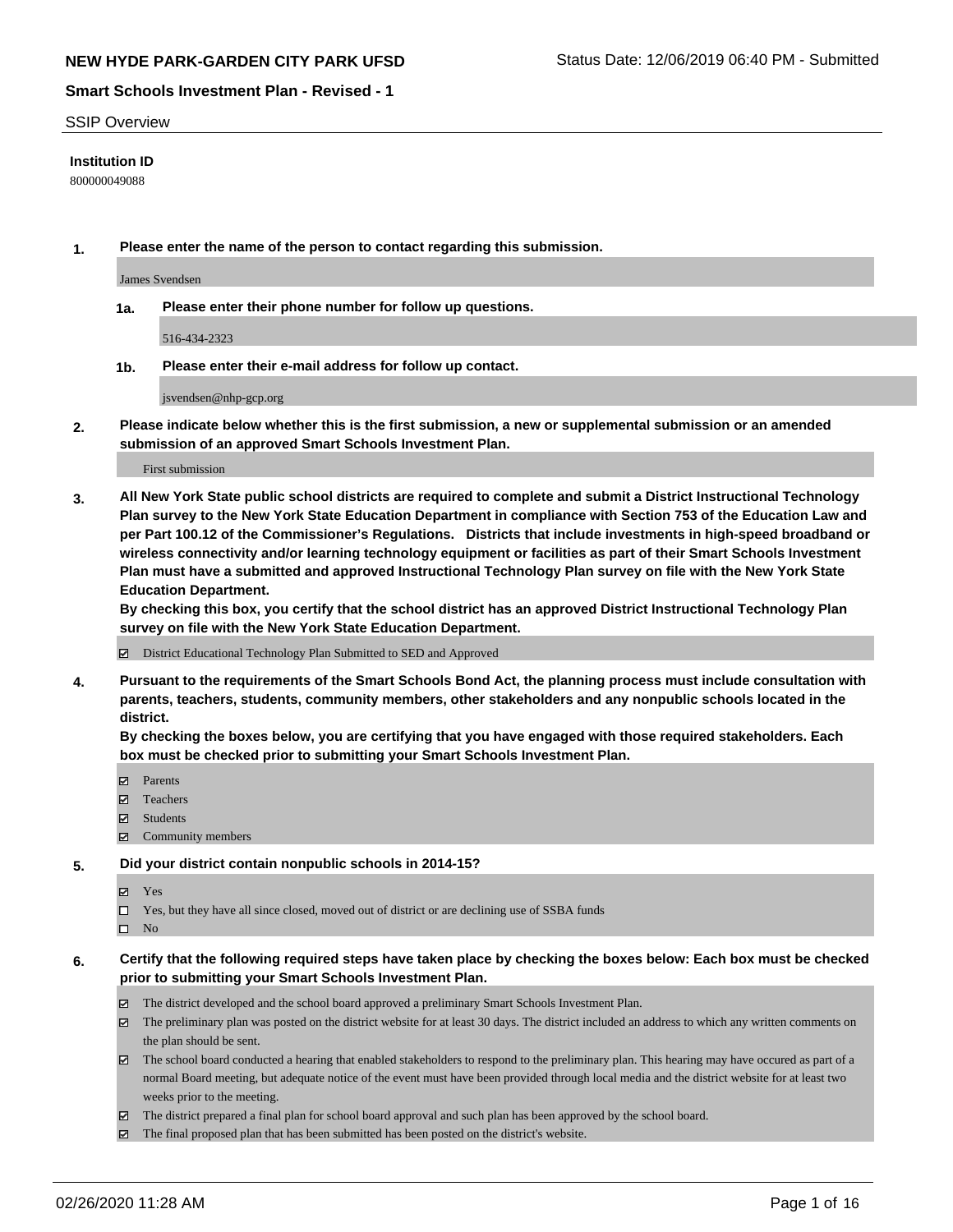SSIP Overview

**6a. Please upload the proposed Smart Schools Investment Plan (SSIP) that was posted on the district's website, along with any supporting materials. Note that this should be different than your recently submitted Educational Technology Survey. The Final SSIP, as approved by the School Board, should also be posted on the website and remain there during the course of the projects contained therein.**

March9MeetingNotes.docx

**6b. Enter the webpage address where the final Smart Schools Investment Plan is posted. The Plan should remain posted for the life of the included projects.**

https://www.nhp-gcp.org/Page/85

**7. Please enter an estimate of the total number of students and staff that will benefit from this Smart Schools Investment Plan based on the cumulative projects submitted to date.**

2,000

**8. An LEA/School District may partner with one or more other LEA/School Districts to form a consortium to pool Smart Schools Bond Act funds for a project that meets all other Smart School Bond Act requirements. Each school district participating in the consortium will need to file an approved Smart Schools Investment Plan for the project and submit a signed Memorandum of Understanding that sets forth the details of the consortium including the roles of each respective district.**

 $\Box$  The district plans to participate in a consortium to partner with other school district(s) to implement a Smart Schools project.

### **9. Please enter the name and 6-digit SED Code for each LEA/School District participating in the Consortium.**

| <sup>1</sup> Partner LEA/District | ISED BEDS Code |
|-----------------------------------|----------------|
| (No Response)                     | (No Response)  |

#### **10. Please upload a signed Memorandum of Understanding with all of the participating Consortium partners.**

(No Response)

**11. Your district's Smart Schools Bond Act Allocation is:**

\$459,525

#### **12. Final 2014-15 BEDS Enrollment to calculate Nonpublic Sharing Requirement**

|            | Public Enrollment | Nonpublic Enrollment        | Total Enrollment | I Nonpublic Percentage |
|------------|-------------------|-----------------------------|------------------|------------------------|
| Enrollment | .659              | 277<br>$\sim$ $\sim$ $\sim$ | .936.00          | 14.31                  |

**13. This table compares each category budget total, as entered in that category's page, to the total expenditures listed in the category's expenditure table. Any discrepancies between the two must be resolved before submission.**

|                                          | Sub-Allocations | <b>Expenditure Totals</b> | Difference |
|------------------------------------------|-----------------|---------------------------|------------|
| <b>School Connectivity</b>               | 416,530.88      | 416,530.88                | 0.00       |
| Connectivity Projects for<br>Communities | 0.00            | 0.00                      | 0.00       |
| Classroom Technology                     | 0.00            | 0.00                      | 0.00       |
| Pre-Kindergarten Classrooms              | 0.00            | 0.00                      | 0.00       |
| Replace Transportable<br>Classrooms      | 0.00            | 0.00                      | 0.00       |
| <b>High-Tech Security Features</b>       | 0.00            | 0.00                      | 0.00       |
| Nonpublic Loan                           | 33,150.84       | 33,150.84                 | $-0.00$    |
| Totals:                                  |                 |                           |            |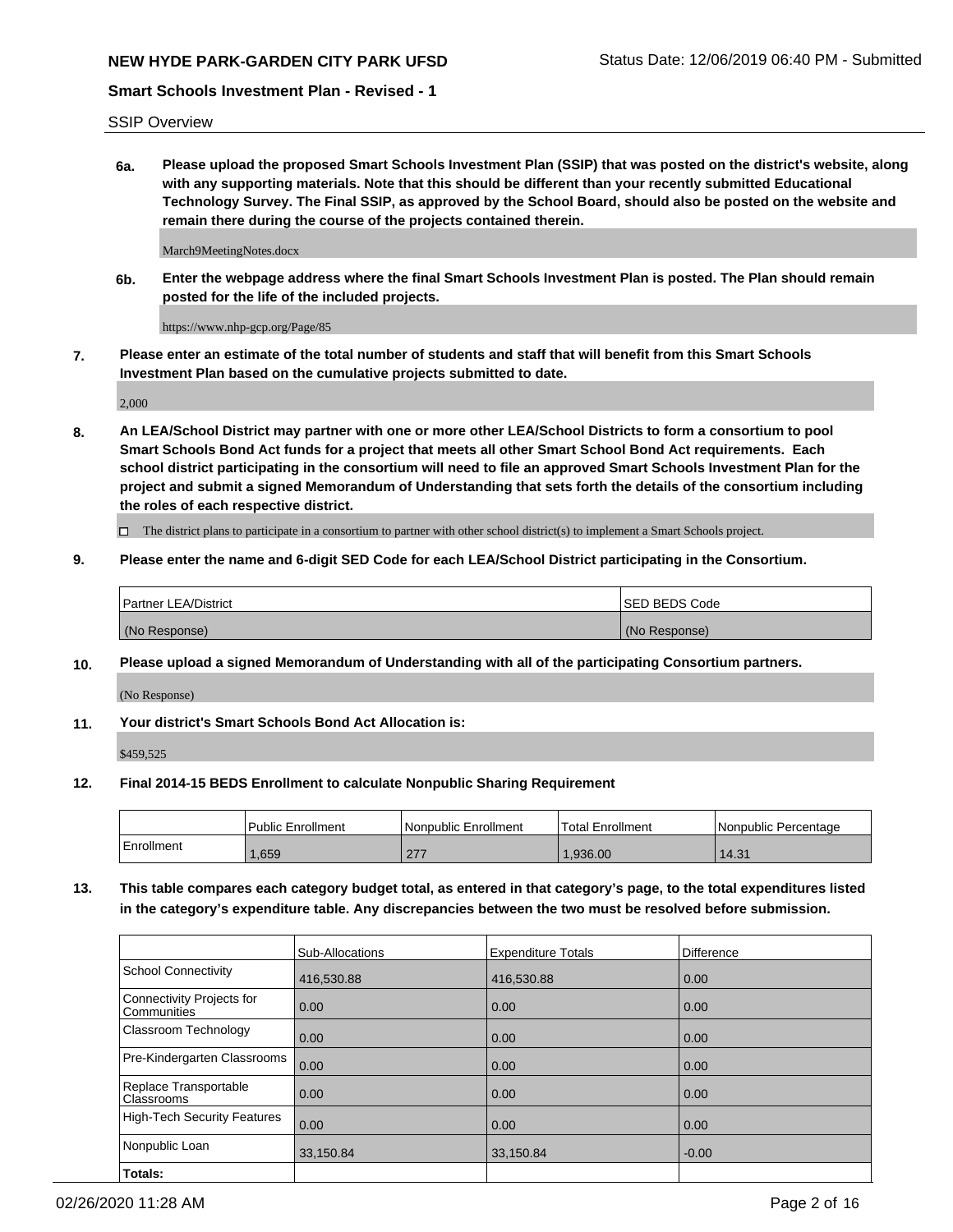SSIP Overview

| 449,682         | 449,682               | -0         |
|-----------------|-----------------------|------------|
| Sub-Allocations | Totals<br>Expenditure | Difference |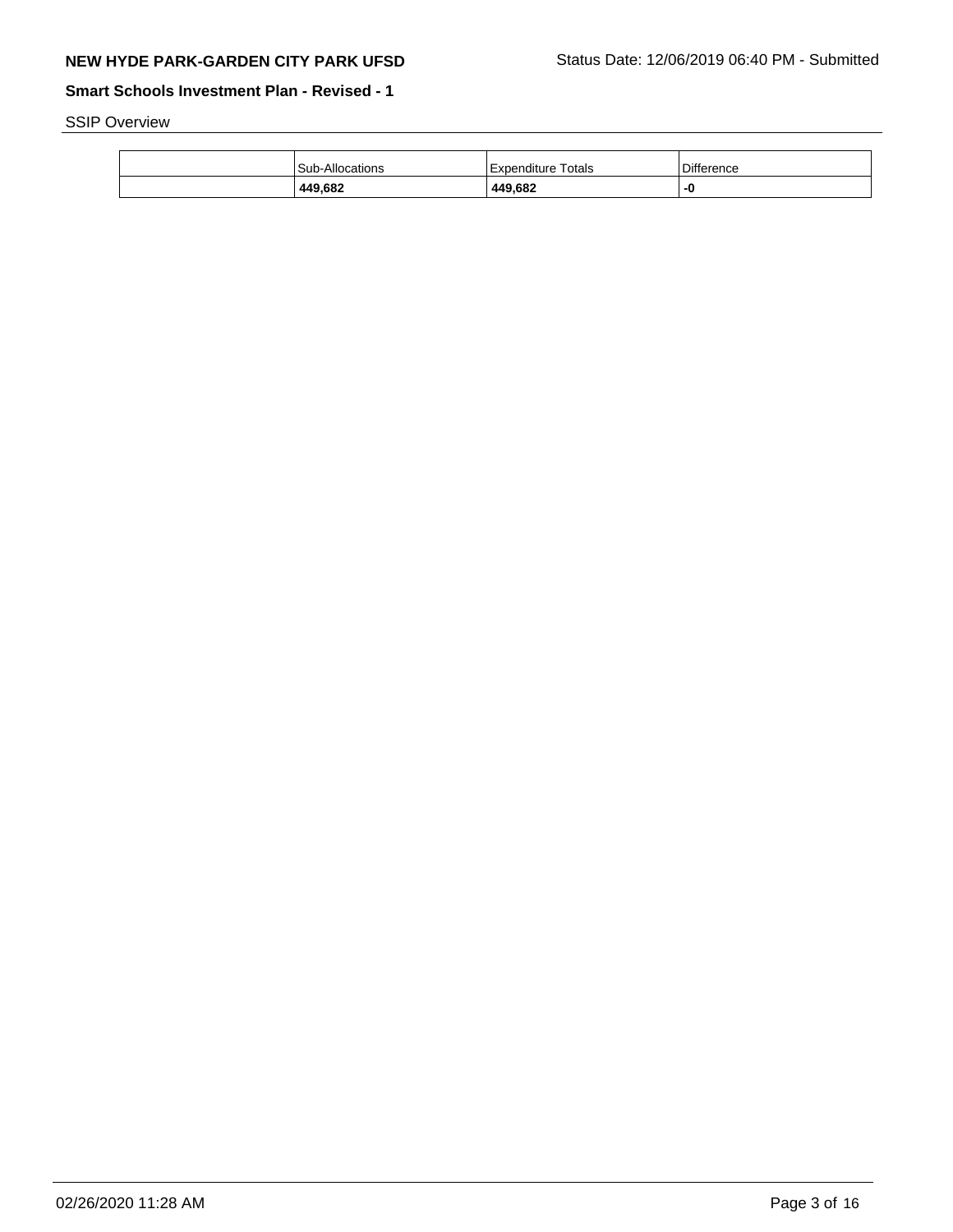School Connectivity

- **1. In order for students and faculty to receive the maximum benefit from the technology made available under the Smart Schools Bond Act, their school buildings must possess sufficient connectivity infrastructure to ensure that devices can be used during the school day. Smart Schools Investment Plans must demonstrate that:**
	- **• sufficient infrastructure that meets the Federal Communications Commission's 100 Mbps per 1,000 students standard currently exists in the buildings where new devices will be deployed, or**
	- **• is a planned use of a portion of Smart Schools Bond Act funds, or**
	- **• is under development through another funding source.**

**Smart Schools Bond Act funds used for technology infrastructure or classroom technology investments must increase the number of school buildings that meet or exceed the minimum speed standard of 100 Mbps per 1,000 students and staff within 12 months. This standard may be met on either a contracted 24/7 firm service or a "burstable" capability. If the standard is met under the burstable criteria, it must be:**

**1. Specifically codified in a service contract with a provider, and**

**2. Guaranteed to be available to all students and devices as needed, particularly during periods of high demand, such as computer-based testing (CBT) periods.**

**Please describe how your district already meets or is planning to meet this standard within 12 months of plan submission.**

We are currently at 200Mbps.

**1a. If a district believes that it will be impossible to meet this standard within 12 months, it may apply for a waiver of this requirement, as described on the Smart Schools website. The waiver must be filed and approved by SED prior to submitting this survey.**

 $\Box$  By checking this box, you are certifying that the school district has an approved waiver of this requirement on file with the New York State Education Department.

**2. Connectivity Speed Calculator (Required). If the district currently meets the required speed, enter "Currently Met" in the last box: Expected Date When Required Speed Will be Met.**

|                  | l Number of<br><b>Students</b> | Required Speed<br>l in Mbps | Current Speed in Expected Speed<br>l Mbps | to be Attained | Expected Date<br>When Required     |
|------------------|--------------------------------|-----------------------------|-------------------------------------------|----------------|------------------------------------|
|                  |                                |                             |                                           |                | Within 12 Months Speed Will be Met |
| Calculated Speed | 1.707                          | 170.70                      | 200                                       | (No Response)  | (No Response)                      |

# **3. Describe how you intend to use Smart Schools Bond Act funds for high-speed broadband and/or wireless connectivity projects in school buildings.**

We will be doing a forklift overhaul of our current wireless access system. Our goal is to have 100% coverage of all instructional areas throughout the district (4 buildings) as well the necessary density of coverage to support full class use of mobile computing devices. As noted in the SSBA Guidance document, we do seek to use other funding sources for this project. We have also applied for funding of this project with the Federal E-Rate program. Our reimbursement rate on the allowable expenditures is 40%. Based on the final cost of the project, funds not utilized will be used for future applicable projects.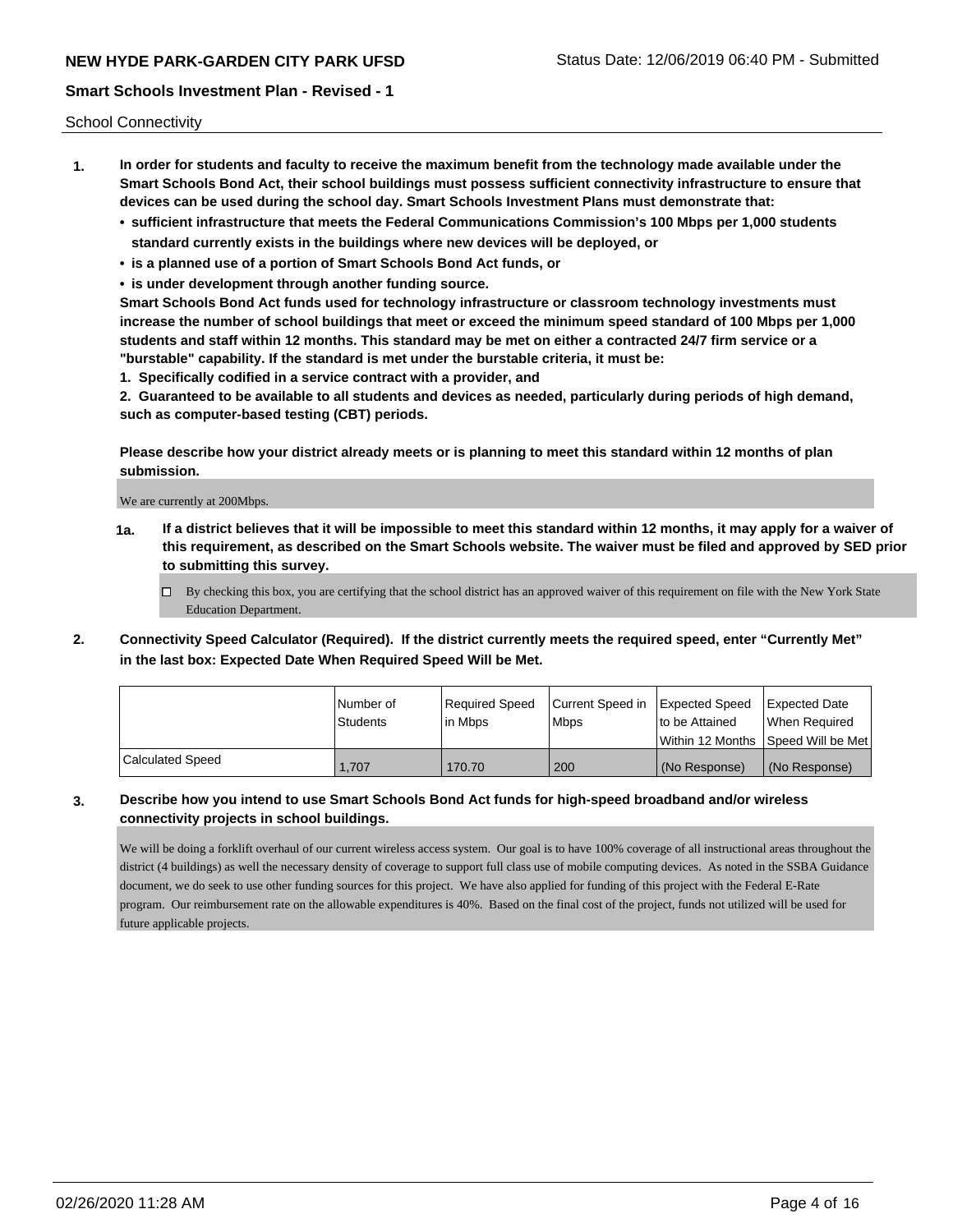School Connectivity

**4. Describe the linkage between the district's District Instructional Technology Plan and how the proposed projects will improve teaching and learning. (There should be a link between your response to this question and your responses to Question 1 in Section IV - NYSED Initiatives Alignment: "Explain how the district use of instructional technology will serve as a part of a comprehensive and sustained effort to support rigorous academic standards attainment and performance improvement for students."** 

**Your answer should also align with your answers to the questions in Section II - Strategic Technology Planning and the associated Action Steps in Section III - Action Plan.)**

The district has been increasing student and staff access to our computer network for several years. In addition to access in each classroom through at least one computer connected to a SMARTBoard or projector. We have been working on increasing devices through the budget process, putting 5 iPads in each 6th grade classroom last year and moving to 5th grade this year. (We are a K-6 District). The overhaul of our wireless network will serve this increasing use of mobile computing devices. The planned wifi upgrade will provide greater throughput to all classrooms - thereby providing reliable connectivity by classes of students simultaneously. The wifi upgrade will also allow for more advanced features such as "application management". This will allow wifi access to our network to be controlled differently for different access points. One example where this will help our plan is that we can prioritize throughput for specific devices.

**5. If the district wishes to have students and staff access the Internet from wireless devices within the school building, or in close proximity to it, it must first ensure that it has a robust Wi-Fi network in place that has sufficient bandwidth to meet user demand.**

**Please describe how you have quantified this demand and how you plan to meet this demand.**

We certainly recognize the growing importance of a robust wireless network. As noted above, we are dedicating our entire Smart Bond allocation to increasing and improving the coverage and throughput of our wireless network. It is noted that we have also applied for Category 2 reimbursement from eRate and hope to realize a 40% reimbursement. The dollar amounts submitted below reflect this discount and list 60% of the cost of e-ratable items. In this way, we will still have SmartSchools Bond money left in our balance to further improve the wireless network as needed. Our plan is to install one access point per elementary classroom and additional units in larger space areas.

**6. Smart Schools plans with any expenditures in the School Connectivity category require a project number from the Office of Facilities Planning. Districts must submit an SSBA LOI and receive project numbers prior to submitting the SSIP. As indicated on the LOI, some projects may be eligible for a streamlined review and will not require a building permit.**

**Please indicate on a separate row each project number given to you by the Office of Facilities Planning.**

| <b>Project Number</b> |  |
|-----------------------|--|
| 28-04-05-02-7-999-004 |  |

**7. Certain high-tech security and connectivity infrastructure projects may be eligible for an expedited review process as determined by the Office of Facilities Planning.**

**Was your project deemed eligible for streamlined review?**

No

**8. Include the name and license number of the architect or engineer of record.**

| Name        | License Number |
|-------------|----------------|
| John Grillo | 27360          |

**9. Public Expenditures – Loanable (Counts toward the nonpublic loan calculation)**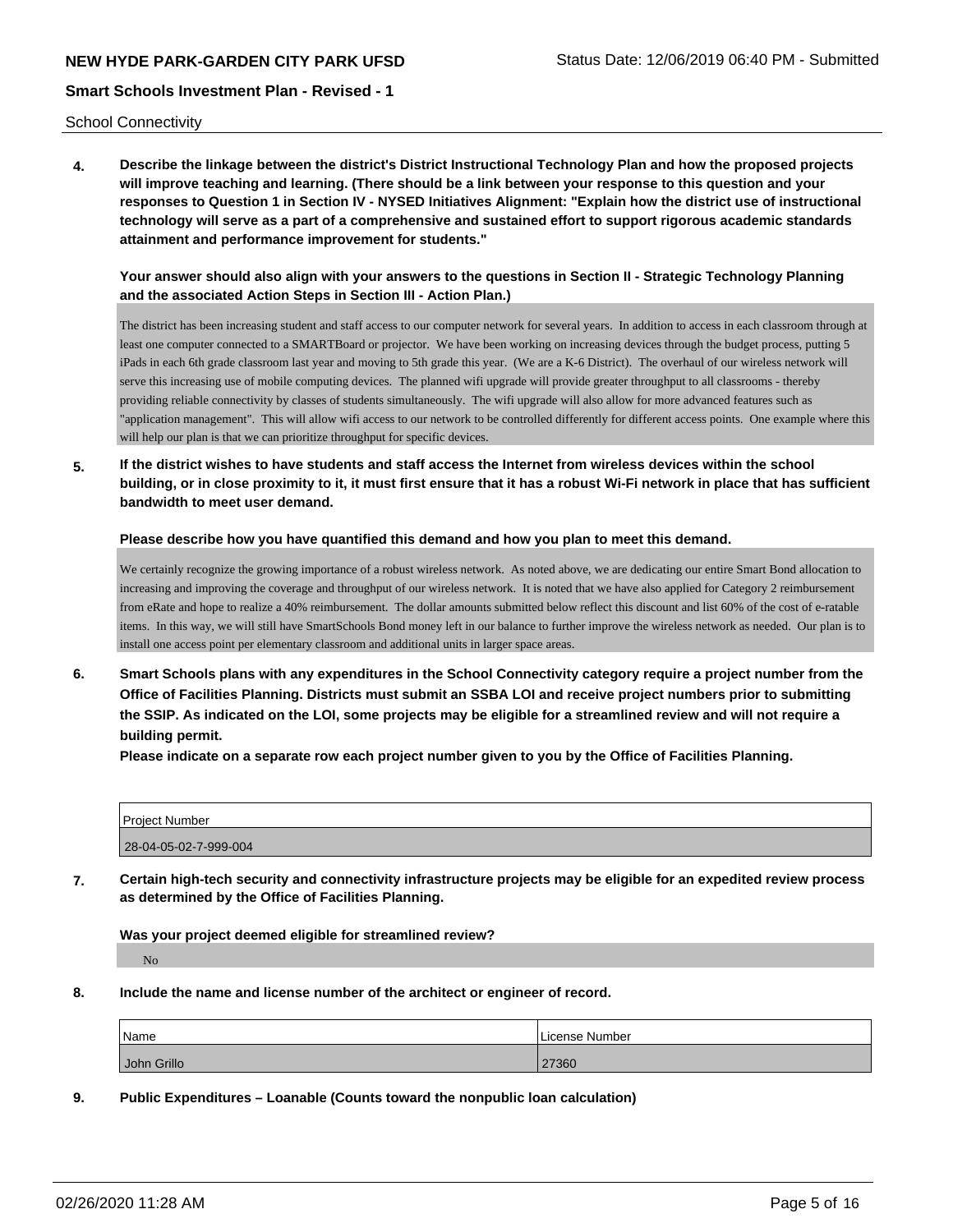School Connectivity

| Select the allowable expenditure type.<br>Repeat to add another item under each type. | <b>PUBLIC</b> Items to be<br>Purchased                                                                           | Quantity | Cost Per Item | <b>Total Cost</b> |
|---------------------------------------------------------------------------------------|------------------------------------------------------------------------------------------------------------------|----------|---------------|-------------------|
| Network/Access Costs                                                                  | Tripp Lite 3-Year Extended<br>Warranty for select Products -<br>Maintenance - Labor -<br><b>Physical Service</b> | 6        | 296.00        | 1,776.00          |
| Network/Access Costs                                                                  | Tripp Lite UPS SNMP / Web<br>Management Accessory Card                                                           | 6        | 212.00        | 1,272.00          |
| Internal Components and Connections                                                   | Meraki 10G Base SR Multi-<br>Mode                                                                                | 10       | 358.00        | 3,580.00          |
| <b>Network/Access Costs</b>                                                           | Meraki Dual Band Omni<br>Antennas                                                                                | 748      | 72.00         | 53,856.00         |
| <b>Network/Access Costs</b>                                                           | Meraki MR84 Cloud Managed<br>AP                                                                                  | 87       | 864.00        | 75,168.00         |
| <b>Network/Access Costs</b>                                                           | Meraki MR42 Cloud Managed<br>AP                                                                                  | 90       | 396.00        | 35,640.00         |
| Network/Access Costs                                                                  | Meraki MS225-48FP L2 Stck<br>Cld-Mngd 48x GigE 740W<br>PoE Switch                                                | 10       | 2,137.00      | 21,370.00         |
| Network/Access Costs                                                                  | SmartPro 2.2kVA 1920W Line<br><b>Interactive Sine Wave UPS</b>                                                   | l 6      | 969.00        | 5,814.00          |
| Network/Access Costs                                                                  | Meraki AC Power Cord for MX<br>and MS (US Plug)                                                                  | 10       | 7.00          | 70.00             |
|                                                                                       |                                                                                                                  | 973      | 5,311.00      | 198,546           |

# **10. Public Expenditures – Non-Loanable (Does not count toward nonpublic loan calculation)**

| Select the allowable expenditure<br>type. | <b>PUBLIC</b> Items to be purchased  | Quantity | Cost per Item | <b>Total Cost</b> |
|-------------------------------------------|--------------------------------------|----------|---------------|-------------------|
| Repeat to add another item under          |                                      |          |               |                   |
| each type.                                |                                      |          |               |                   |
| Network/Access Costs                      | Meraki MS225-48FP Enterprise         | 10       | 356.00        | 3,560.00          |
|                                           | License 5YR                          |          |               |                   |
| Network/Access Costs                      | Meraki MR Enterprise License 5YR     | 90       | 162.00        | 14.580.00         |
| <b>Professional Services</b>              | <b>Enterprise Network Consultant</b> | 264      | 185.00        | 48.840.00         |
| <b>Connections/Components</b>             | Oberon 18                            |          | 45.00         | 45.00             |
| Network/Access Costs                      | Meraki MR Enterprise License 5YR     | 187      | 162.00        | 30,294.00         |
| <b>Connections/Components</b>             | Cabling/fiber                        |          | 120,665.88    | 120,665.88        |
|                                           |                                      | 553      | 121,575.88    | 217,985           |

# **11. Final 2014-15 BEDS Enrollment to calculate Nonpublic Sharing Requirement (no changes allowed.)**

|            | l Public Enrollment | Nonpublic Enrollment | <b>Total Enrollment</b> | l Nonpublic Percentage |
|------------|---------------------|----------------------|-------------------------|------------------------|
| Enrollment | .659                |                      | .936.00                 | 14.31                  |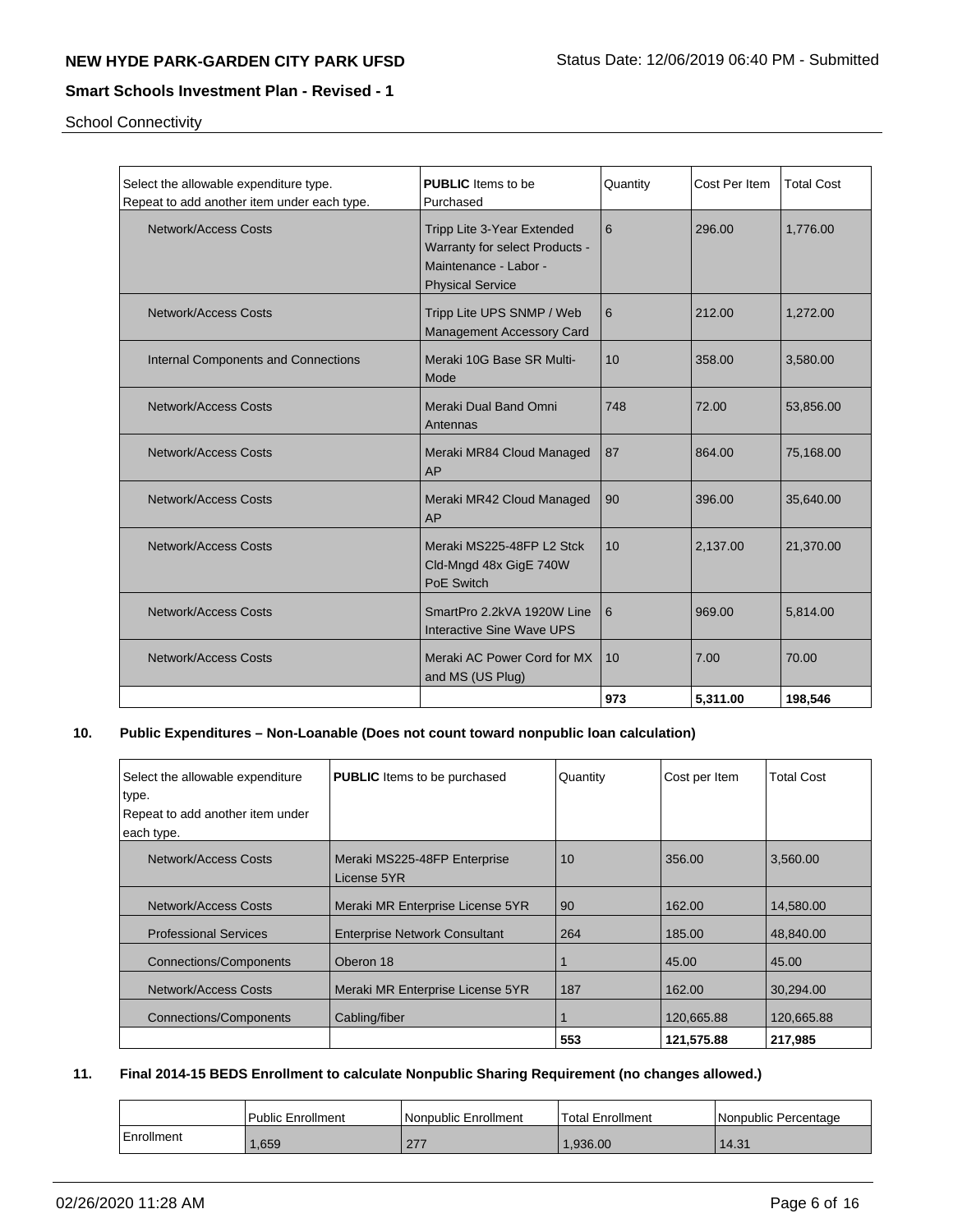School Connectivity

# **12. Total Public Budget - Loanable (Counts toward the nonpublic loan calculation)**

|                                               | <b>Public Allocations</b> | <b>Estimated Nonpublic Loan</b><br>Amount | <b>Estimated Total Sub-Allocations</b> |
|-----------------------------------------------|---------------------------|-------------------------------------------|----------------------------------------|
| Network/Access Costs                          | 194,966.00                | 32,553.09                                 | 227,519.09                             |
| School Internal Connections and<br>Components | 3.580.00                  | 597.75                                    | 4.177.75                               |
| Other                                         | 0.00                      | 0.00                                      | 0.00                                   |
| Totals:                                       | 198,546.00                | 33,151                                    | 231,697                                |

# **13. Total Public Budget – Non-Loanable (Does not count toward the nonpublic loan calculation)**

|                                            | Sub-       |
|--------------------------------------------|------------|
|                                            | Allocation |
| Network/Access Costs                       | 48,434.00  |
| <b>Outside Plant Costs</b>                 | 0.00       |
| School Internal Connections and Components | 120,710.88 |
| Professional Services                      | 48,840.00  |
| Testing                                    | 0.00       |
| <b>Other Upfront Costs</b>                 | 0.00       |
| <b>Other Costs</b>                         | 0.00       |
| Totals:                                    | 217,984.88 |

# **14. School Connectivity Totals**

|                          | <b>Total Sub-Allocations</b> |
|--------------------------|------------------------------|
| Total Loanable Items     | 231,696.84                   |
| Total Non-Ioanable Items | 217,984.88                   |
| <b>Totals:</b>           | 449,682                      |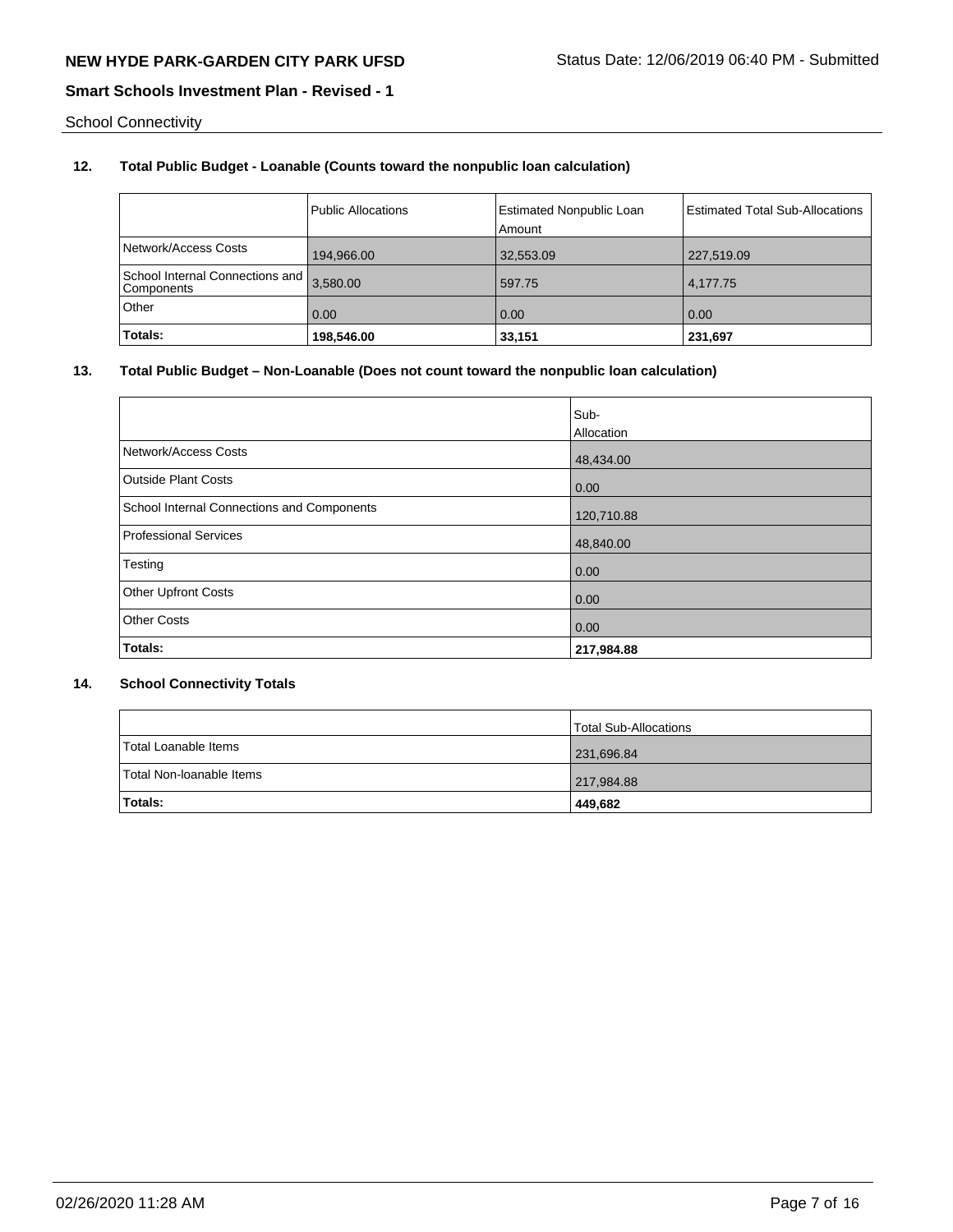# **NEW HYDE PARK-GARDEN CITY PARK UFSD** Status Date: 12/06/2019 06:40 PM - Submitted

# **Smart Schools Investment Plan - Revised - 1**

Community Connectivity (Broadband and Wireless)

**1. Describe how you intend to use Smart Schools Bond Act funds for high-speed broadband and/or wireless connectivity projects in the community.**

(No Response)

**2. Please describe how the proposed project(s) will promote student achievement and increase student and/or staff access to the Internet in a manner that enhances student learning and/or instruction outside of the school day and/or school building.**

(No Response)

**3. Community connectivity projects must comply with all the necessary local building codes and regulations (building and related permits are not required prior to plan submission).**

 $\Box$  I certify that we will comply with all the necessary local building codes and regulations.

**4. Please describe the physical location of the proposed investment.**

(No Response)

**5. Please provide the initial list of partners participating in the Community Connectivity Broadband Project, along with their Federal Tax Identification (Employer Identification) number.**

| <b>Project Partners</b> | l Federal ID # |
|-------------------------|----------------|
| (No Response)           | (No Response)  |

**6. Please detail the type, quantity, per unit cost and total cost of the eligible items under each sub-category.**

| Select the allowable expenditure | Item to be purchased | Quantity      | Cost per Item | <b>Total Cost</b> |
|----------------------------------|----------------------|---------------|---------------|-------------------|
| type.                            |                      |               |               |                   |
| Repeat to add another item under |                      |               |               |                   |
| each type.                       |                      |               |               |                   |
| (No Response)                    | (No Response)        | (No Response) | (No Response) | 0.00              |
|                                  |                      | o             | 0.00          |                   |

**7. If you are submitting an allocation for Community Connectivity, complete this table.**

**Note that the calculated Total at the bottom of the table must equal the Total allocation for this category that you entered in the SSIP Overview overall budget.**

|                                    | Sub-Allocation |
|------------------------------------|----------------|
| Network/Access Costs               | (No Response)  |
| Outside Plant Costs                | (No Response)  |
| <b>Tower Costs</b>                 | (No Response)  |
| <b>Customer Premises Equipment</b> | (No Response)  |
| <b>Professional Services</b>       | (No Response)  |
| Testing                            | (No Response)  |
| <b>Other Upfront Costs</b>         | (No Response)  |
| <b>Other Costs</b>                 | (No Response)  |
| Totals:                            | 0.00           |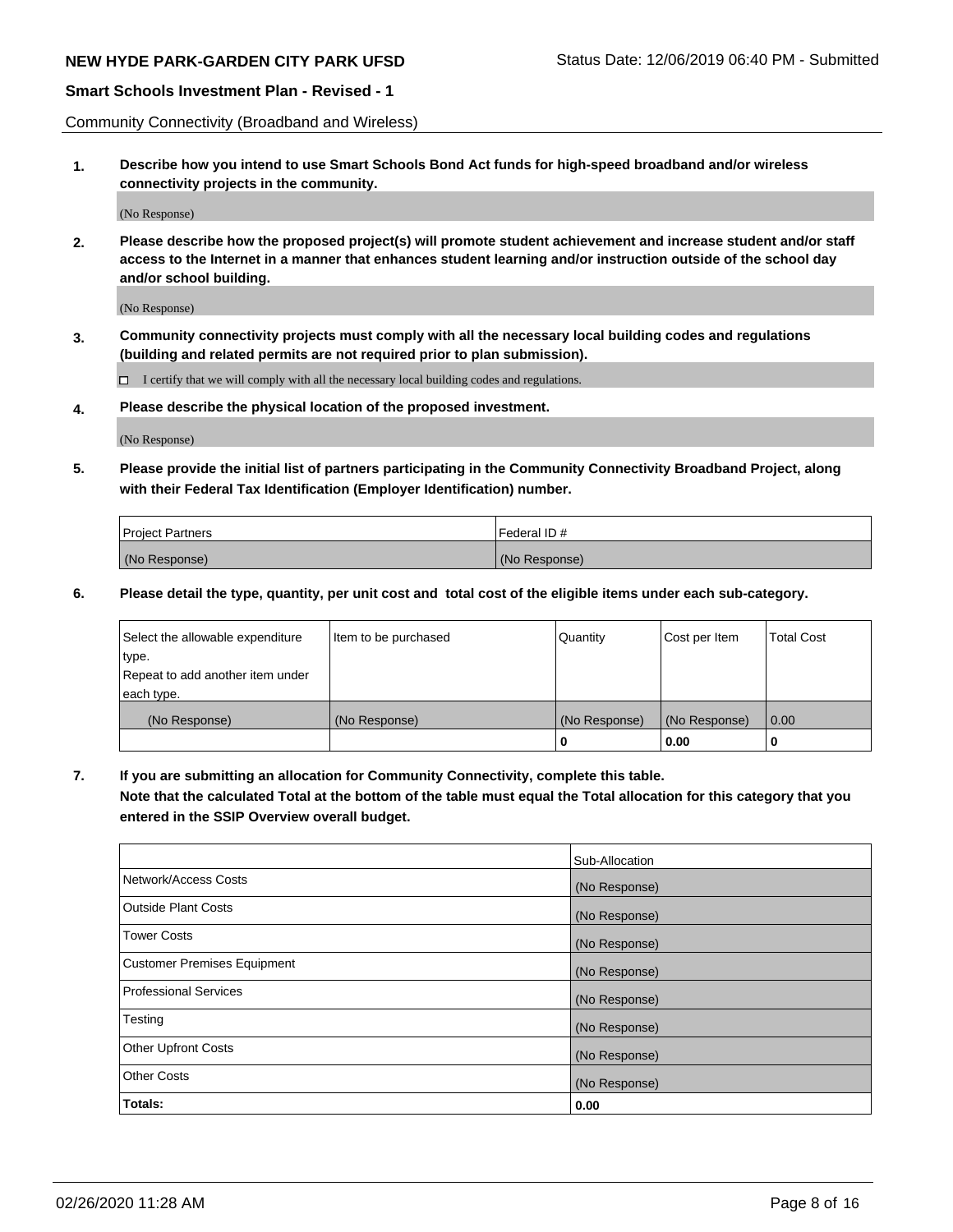#### Classroom Learning Technology

**1. In order for students and faculty to receive the maximum benefit from the technology made available under the Smart Schools Bond Act, their school buildings must possess sufficient connectivity infrastructure to ensure that devices can be used during the school day. Smart Schools Investment Plans must demonstrate that sufficient infrastructure that meets the Federal Communications Commission's 100 Mbps per 1,000 students standard currently exists in the buildings where new devices will be deployed, or is a planned use of a portion of Smart Schools Bond Act funds, or is under development through another funding source. Smart Schools Bond Act funds used for technology infrastructure or classroom technology investments must increase the number of school buildings that meet or exceed the minimum speed standard of 100 Mbps per 1,000**

**students and staff within 12 months. This standard may be met on either a contracted 24/7 firm service or a "burstable" capability. If the standard is met under the burstable criteria, it must be:**

**1. Specifically codified in a service contract with a provider, and**

**2. Guaranteed to be available to all students and devices as needed, particularly during periods of high demand, such as computer-based testing (CBT) periods.**

**Please describe how your district already meets or is planning to meet this standard within 12 months of plan submission.**

(No Response)

- **1a. If a district believes that it will be impossible to meet this standard within 12 months, it may apply for a waiver of this requirement, as described on the Smart Schools website. The waiver must be filed and approved by SED prior to submitting this survey.**
	- By checking this box, you are certifying that the school district has an approved waiver of this requirement on file with the New York State Education Department.
- **2. Connectivity Speed Calculator (Required). If the district currently meets the required speed, enter "Currently Met" in the last box: Expected Date When Required Speed Will be Met.**

|                  | l Number of     | Required Speed | Current Speed in | <b>Expected Speed</b> | <b>Expected Date</b>                |
|------------------|-----------------|----------------|------------------|-----------------------|-------------------------------------|
|                  | <b>Students</b> | l in Mbps      | l Mbps           | to be Attained        | When Required                       |
|                  |                 |                |                  |                       | Within 12 Months  Speed Will be Met |
| Calculated Speed | (No Response)   | 0.00           | (No Response)    | l (No Response)       | (No Response)                       |

**3. If the district wishes to have students and staff access the Internet from wireless devices within the school building, or in close proximity to it, it must first ensure that it has a robust Wi-Fi network in place that has sufficient bandwidth to meet user demand.**

**Please describe how you have quantified this demand and how you plan to meet this demand.**

(No Response)

**4. All New York State public school districts are required to complete and submit an Instructional Technology Plan survey to the New York State Education Department in compliance with Section 753 of the Education Law and per Part 100.12 of the Commissioner's Regulations.**

**Districts that include educational technology purchases as part of their Smart Schools Investment Plan must have a submitted and approved Instructional Technology Plan survey on file with the New York State Education Department.**

- By checking this box, you are certifying that the school district has an approved Instructional Technology Plan survey on file with the New York State Education Department.
- **5. Describe the devices you intend to purchase and their compatibility with existing or planned platforms or systems. Specifically address the adequacy of each facility's electrical, HVAC and other infrastructure necessary to install and support the operation of the planned technology.**

(No Response)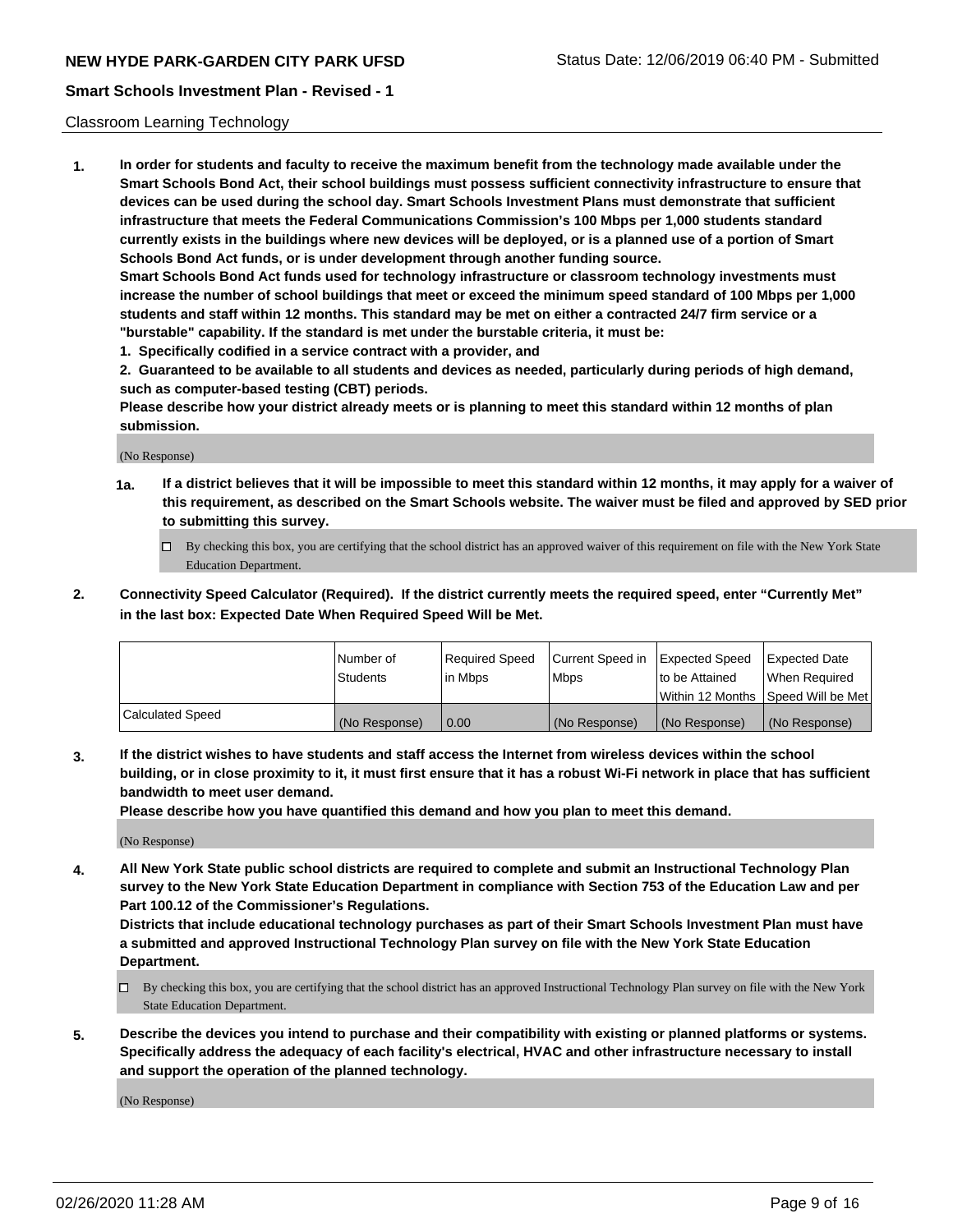#### Classroom Learning Technology

- **6. Describe how the proposed technology purchases will:**
	- **> enhance differentiated instruction;**
	- **> expand student learning inside and outside the classroom;**
	- **> benefit students with disabilities and English language learners; and**
	- **> contribute to the reduction of other learning gaps that have been identified within the district.**

**The expectation is that districts will place a priority on addressing the needs of students who struggle to succeed in a rigorous curriculum. Responses in this section should specifically address this concern and align with the district's Instructional Technology Plan (in particular Question 2 of E. Curriculum and Instruction: "Does the district's instructional technology plan address the needs of students with disabilities to ensure equitable access to instruction, materials and assessments?" and Question 3 of the same section: "Does the district's instructional technology plan address the provision of assistive technology specifically for students with disabilities to ensure access to and participation in the general curriculum?")**

**In addition, describe how the district ensures equitable access to instruction, materials and assessments and participation in the general curriculum for both SWD and English Language Learners/Multilingual Learners (ELL/MLL) students.**

(No Response)

**7. Where appropriate, describe how the proposed technology purchases will enhance ongoing communication with parents and other stakeholders and help the district facilitate technology-based regional partnerships, including distance learning and other efforts.**

(No Response)

**8. Describe the district's plan to provide professional development to ensure that administrators, teachers and staff can employ the technology purchased to enhance instruction successfully.**

**Note: This response should be aligned and expanded upon in accordance with your district's response to Question 1 of F. Professional Development of your Instructional Technology Plan: "Please provide a summary of professional development offered to teachers and staff, for the time period covered by this plan, to support technology to enhance teaching and learning. Please include topics, audience and method of delivery within your summary."**

(No Response)

- **9. Districts must contact one of the SUNY/CUNY teacher preparation programs listed on the document on the left side of the page that supplies the largest number of the district's new teachers to request advice on innovative uses and best practices at the intersection of pedagogy and educational technology.**
	- By checking this box, you certify that you have contacted the SUNY/CUNY teacher preparation program that supplies the largest number of your new teachers to request advice on these issues.
	- **9a. Please enter the name of the SUNY or CUNY Institution that you contacted.**

(No Response)

**9b. Enter the primary Institution phone number.**

(No Response)

**9c. Enter the name of the contact person with whom you consulted and/or will be collaborating with on innovative uses of technology and best practices.**

(No Response)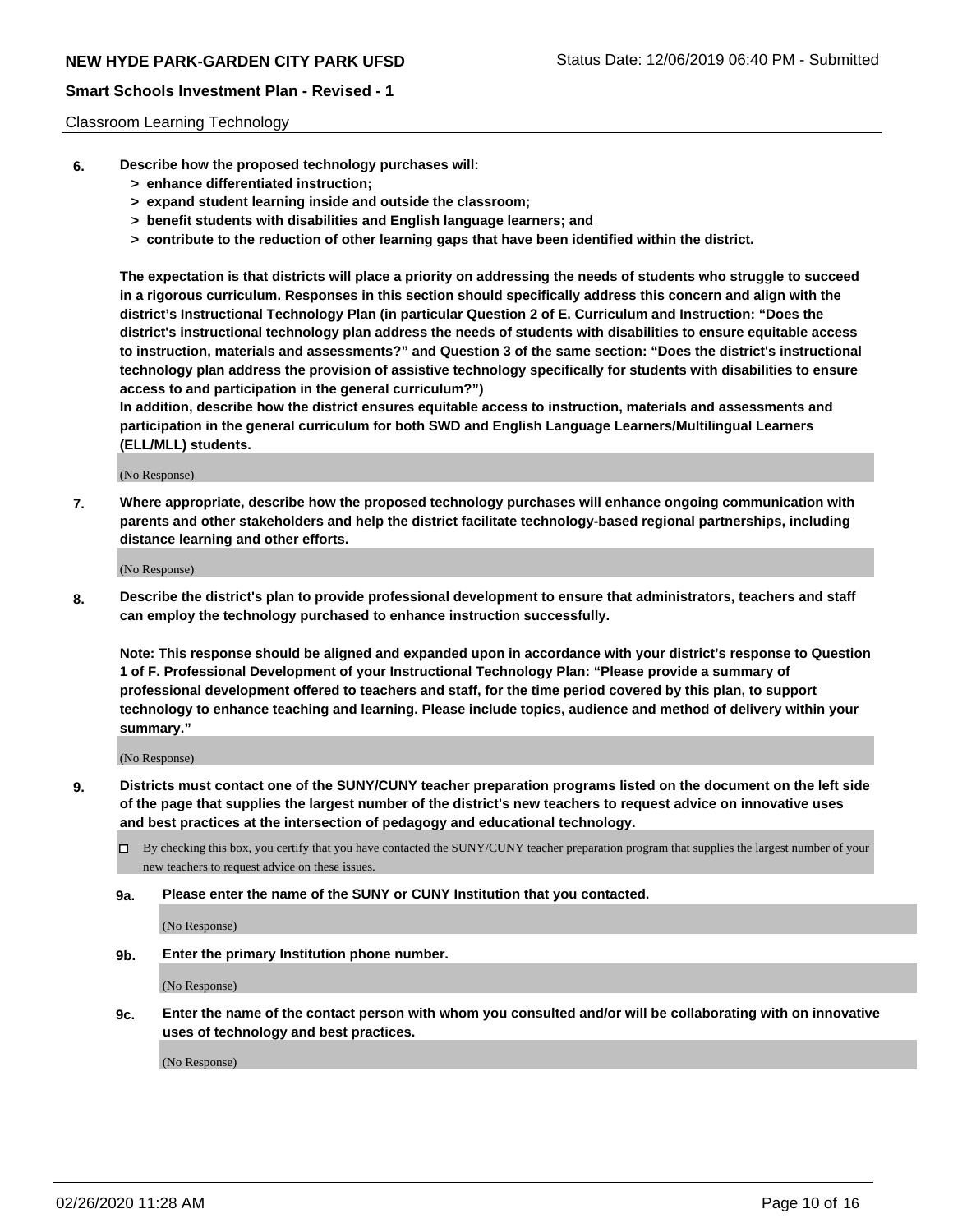#### Classroom Learning Technology

**10. To ensure the sustainability of technology purchases made with Smart Schools funds, districts must demonstrate a long-term plan to maintain and replace technology purchases supported by Smart Schools Bond Act funds. This sustainability plan shall demonstrate a district's capacity to support recurring costs of use that are ineligible for Smart Schools Bond Act funding such as device maintenance, technical support, Internet and wireless fees, maintenance of hotspots, staff professional development, building maintenance and the replacement of incidental items. Further, such a sustainability plan shall include a long-term plan for the replacement of purchased devices and equipment at the end of their useful life with other funding sources.**

 $\Box$  By checking this box, you certify that the district has a sustainability plan as described above.

**11. Districts must ensure that devices purchased with Smart Schools Bond funds will be distributed, prepared for use, maintained and supported appropriately. Districts must maintain detailed device inventories in accordance with generally accepted accounting principles.**

By checking this box, you certify that the district has a distribution and inventory management plan and system in place.

#### **12. Please detail the type, quantity, per unit cost and total cost of the eligible items under each sub-category.**

| Select the allowable expenditure<br>type.      | Item to be Purchased | Quantity      | Cost per Item | <b>Total Cost</b> |
|------------------------------------------------|----------------------|---------------|---------------|-------------------|
| Repeat to add another item under<br>each type. |                      |               |               |                   |
| (No Response)                                  | (No Response)        | (No Response) | (No Response) | 0.00              |
|                                                |                      |               | 0.00          |                   |

#### **13. Final 2014-15 BEDS Enrollment to calculate Nonpublic Sharing Requirement (no changes allowed.)**

|            | l Public Enrollment | <b>INonpublic Enrollment</b> | <b>Total Enrollment</b> | Nonpublic<br>l Percentage |
|------------|---------------------|------------------------------|-------------------------|---------------------------|
| Enrollment | .659                | 277                          | 1.936.00                | 14.31                     |

### **14. If you are submitting an allocation for Classroom Learning Technology complete this table.**

|                         | Public School Sub-Allocation | <b>Estimated Nonpublic Loan</b><br>Amount<br>(Based on Percentage Above) | Estimated Total Public and<br>Nonpublic Sub-Allocation |
|-------------------------|------------------------------|--------------------------------------------------------------------------|--------------------------------------------------------|
| Interactive Whiteboards | (No Response)                | 0.00                                                                     | 0.00                                                   |
| Computer Servers        | (No Response)                | 0.00                                                                     | 0.00                                                   |
| Desktop Computers       | (No Response)                | 0.00                                                                     | 0.00                                                   |
| <b>Laptop Computers</b> | (No Response)                | 0.00                                                                     | 0.00                                                   |
| <b>Tablet Computers</b> | (No Response)                | 0.00                                                                     | 0.00                                                   |
| <b>Other Costs</b>      | (No Response)                | 0.00                                                                     | 0.00                                                   |
| Totals:                 | 0.00                         | 0                                                                        | 0                                                      |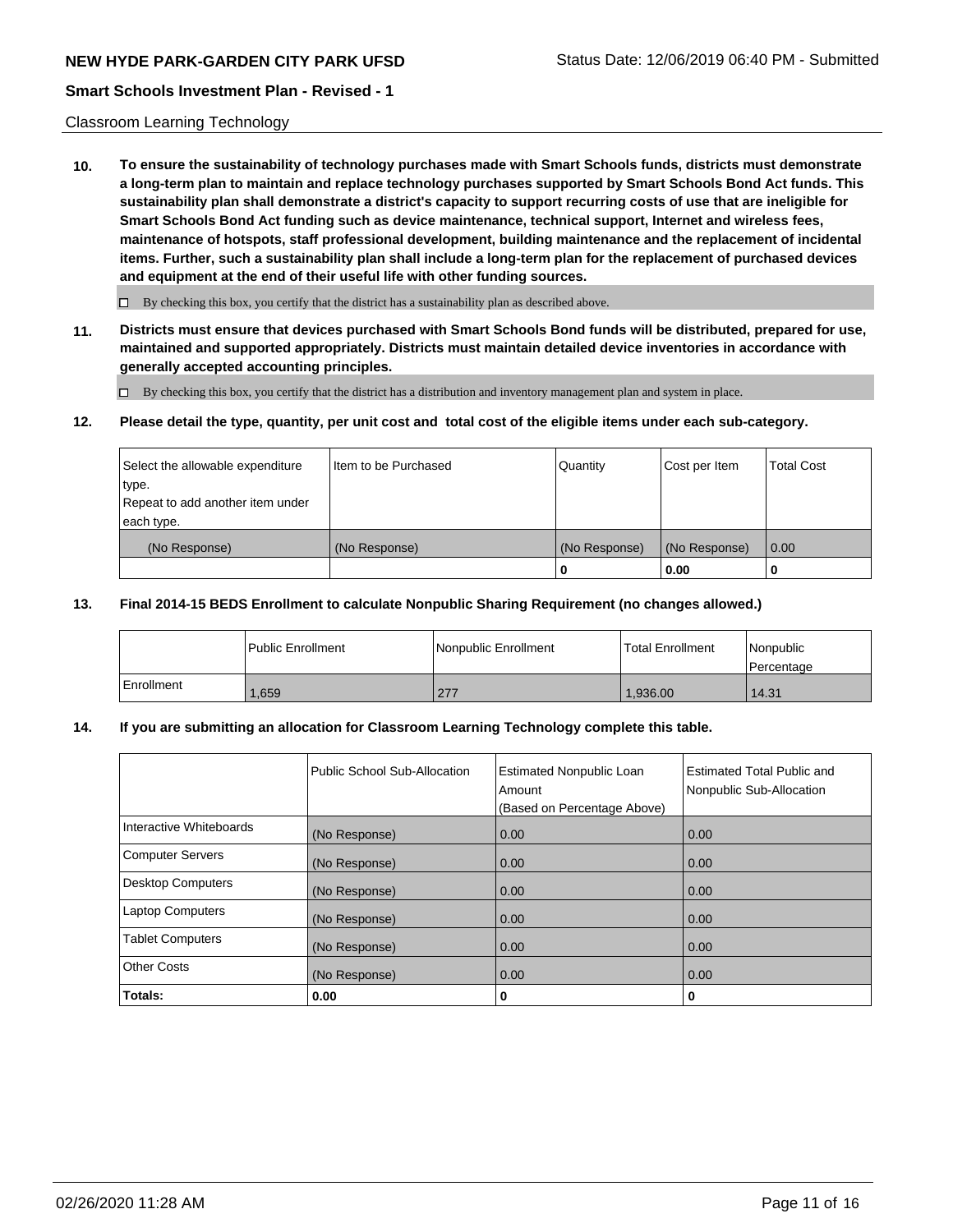#### Pre-Kindergarten Classrooms

**1. Provide information regarding how and where the district is currently serving pre-kindergarten students and justify the need for additional space with enrollment projections over 3 years.**

(No Response)

- **2. Describe the district's plan to construct, enhance or modernize education facilities to accommodate prekindergarten programs. Such plans must include:**
	- **Specific descriptions of what the district intends to do to each space;**
	- **An affirmation that new pre-kindergarten classrooms will contain a minimum of 900 square feet per classroom;**
	- **The number of classrooms involved;**
	- **The approximate construction costs per classroom; and**
	- **Confirmation that the space is district-owned or has a long-term lease that exceeds the probable useful life of the improvements.**

(No Response)

**3. Smart Schools Bond Act funds may only be used for capital construction costs. Describe the type and amount of additional funds that will be required to support ineligible ongoing costs (e.g. instruction, supplies) associated with any additional pre-kindergarten classrooms that the district plans to add.**

(No Response)

**4. All plans and specifications for the erection, repair, enlargement or remodeling of school buildings in any public school district in the State must be reviewed and approved by the Commissioner. Districts that plan capital projects using their Smart Schools Bond Act funds will undergo a Preliminary Review Process by the Office of Facilities Planning.**

**Please indicate on a separate row each project number given to you by the Office of Facilities Planning.**

| Project Number |  |
|----------------|--|
| (No Response)  |  |
|                |  |

**5. Please detail the type, quantity, per unit cost and total cost of the eligible items under each sub-category.**

| Select the allowable expenditure | Item to be purchased | Quantity      | Cost per Item | <b>Total Cost</b> |
|----------------------------------|----------------------|---------------|---------------|-------------------|
| type.                            |                      |               |               |                   |
| Repeat to add another item under |                      |               |               |                   |
| each type.                       |                      |               |               |                   |
| (No Response)                    | (No Response)        | (No Response) | (No Response) | 0.00              |
|                                  |                      | o             | 0.00          | u                 |

**6. If you have made an allocation for Pre-Kindergarten Classrooms, complete this table. Note that the calculated Total at the bottom of the table must equal the Total allocation for this category that you entered in the SSIP Overview overall budget.**

|                                          | Sub-Allocation |
|------------------------------------------|----------------|
| Construct Pre-K Classrooms               | (No Response)  |
| Enhance/Modernize Educational Facilities | (No Response)  |
| <b>Other Costs</b>                       | (No Response)  |
| Totals:                                  | 0.00           |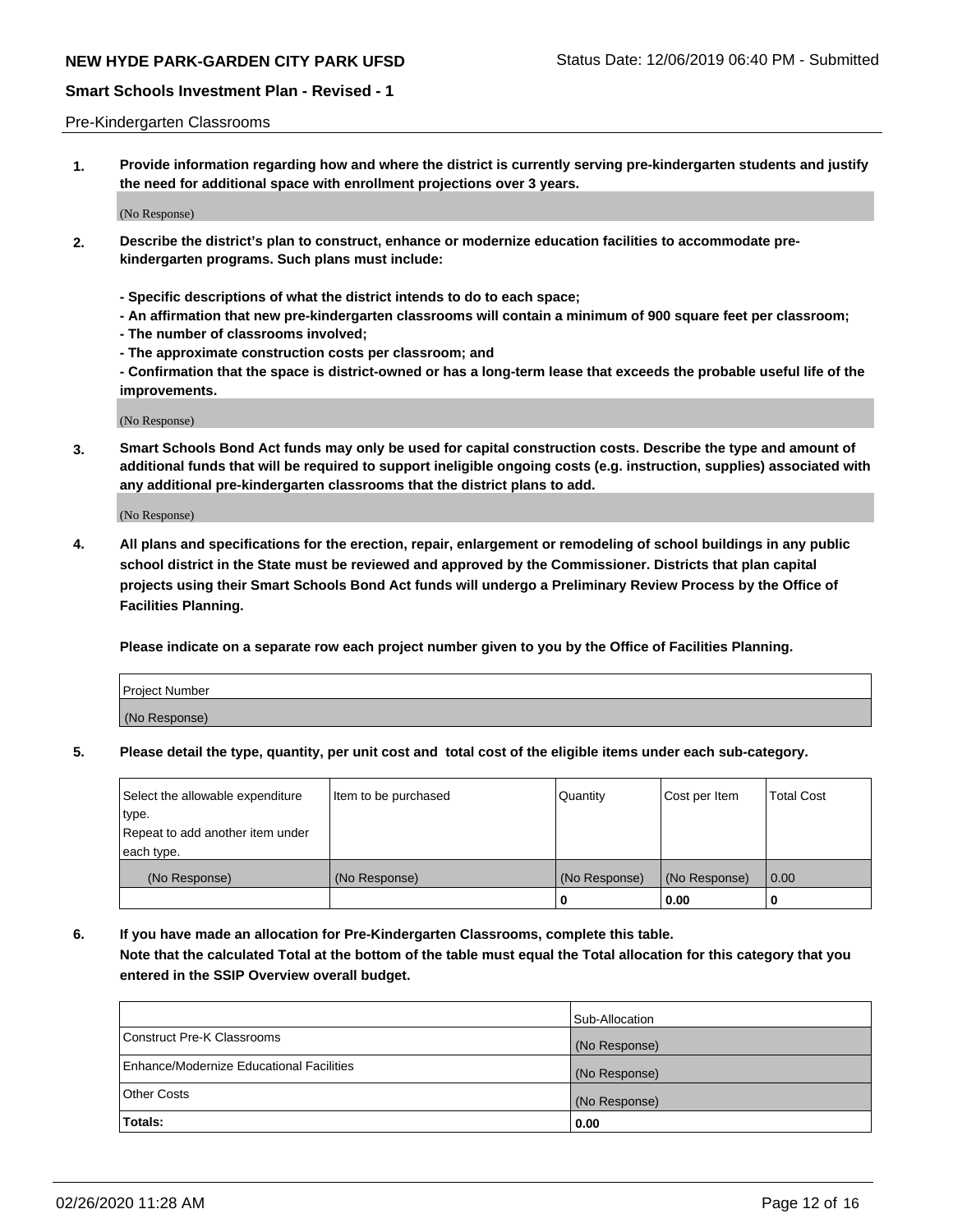Replace Transportable Classrooms

**1. Describe the district's plan to construct, enhance or modernize education facilities to provide high-quality instructional space by replacing transportable classrooms.**

(No Response)

**2. All plans and specifications for the erection, repair, enlargement or remodeling of school buildings in any public school district in the State must be reviewed and approved by the Commissioner. Districts that plan capital projects using their Smart Schools Bond Act funds will undergo a Preliminary Review Process by the Office of Facilities Planning.**

**Please indicate on a separate row each project number given to you by the Office of Facilities Planning.**

| Project Number |  |
|----------------|--|
|                |  |
|                |  |
|                |  |
|                |  |
| (No Response)  |  |
|                |  |
|                |  |
|                |  |

**3. For large projects that seek to blend Smart Schools Bond Act dollars with other funds, please note that Smart Schools Bond Act funds can be allocated on a pro rata basis depending on the number of new classrooms built that directly replace transportable classroom units.**

**If a district seeks to blend Smart Schools Bond Act dollars with other funds describe below what other funds are being used and what portion of the money will be Smart Schools Bond Act funds.**

(No Response)

**4. Please detail the type, quantity, per unit cost and total cost of the eligible items under each sub-category.**

| Select the allowable expenditure | Item to be purchased | Quantity      | Cost per Item | Total Cost |
|----------------------------------|----------------------|---------------|---------------|------------|
| ∣type.                           |                      |               |               |            |
| Repeat to add another item under |                      |               |               |            |
| each type.                       |                      |               |               |            |
| (No Response)                    | (No Response)        | (No Response) | (No Response) | 0.00       |
|                                  |                      | u             | 0.00          |            |

**5. If you have made an allocation for Replace Transportable Classrooms, complete this table. Note that the calculated Total at the bottom of the table must equal the Total allocation for this category that you entered in the SSIP Overview overall budget.**

|                                                | Sub-Allocation |
|------------------------------------------------|----------------|
| Construct New Instructional Space              | (No Response)  |
| Enhance/Modernize Existing Instructional Space | (No Response)  |
| Other Costs                                    | (No Response)  |
| Totals:                                        | 0.00           |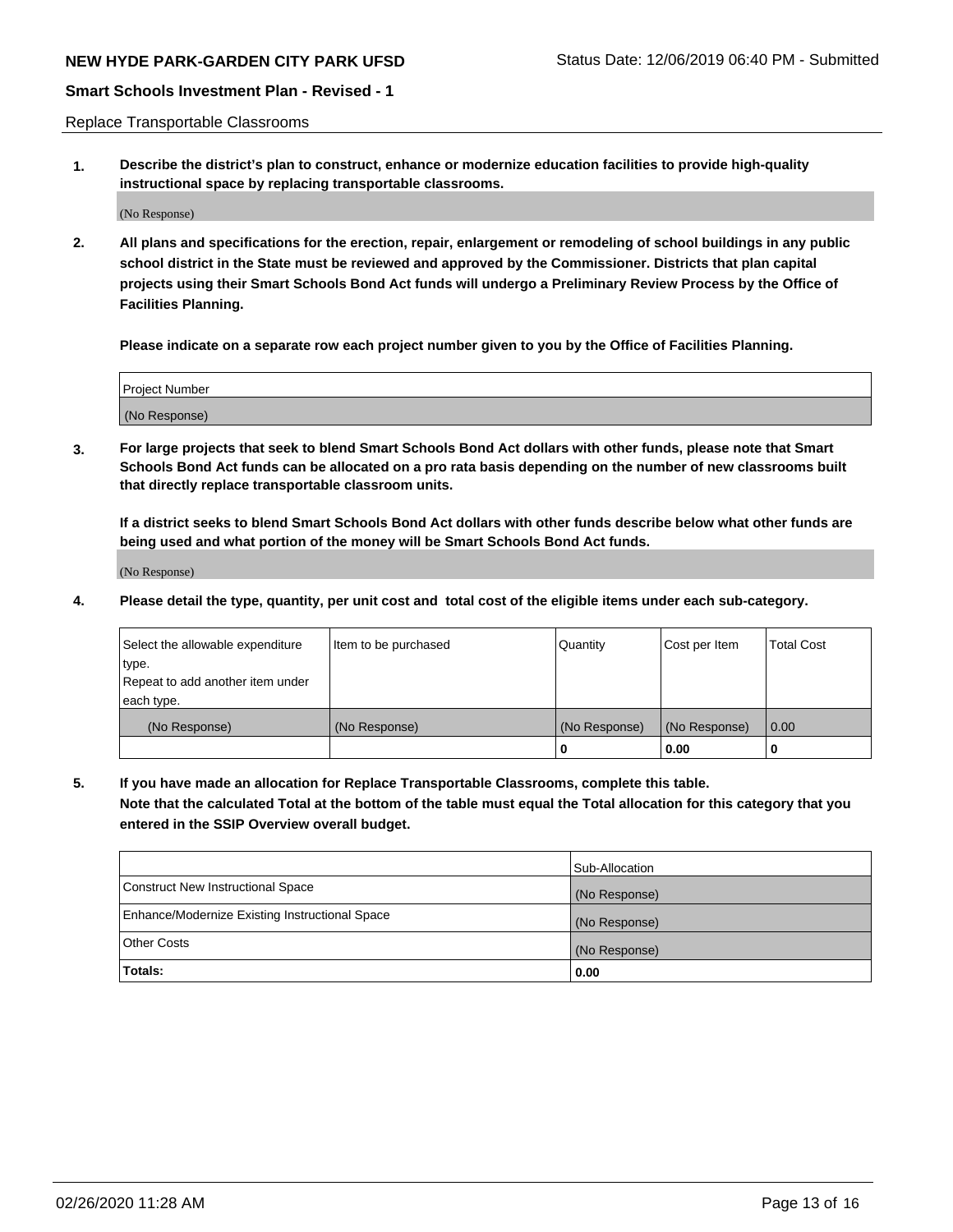High-Tech Security Features

**1. Describe how you intend to use Smart Schools Bond Act funds to install high-tech security features in school buildings and on school campuses.**

(No Response)

**2. All plans and specifications for the erection, repair, enlargement or remodeling of school buildings in any public school district in the State must be reviewed and approved by the Commissioner. Smart Schools plans with any expenditures in the High-Tech Security category require a project number from the Office of Facilities Planning. Districts must submit an SSBA LOI and receive project numbers prior to submitting the SSIP. As indicated on the LOI, some projects may be eligible for a streamlined review and will not require a building permit. Please indicate on a separate row each project number given to you by the Office of Facilities Planning.**

| <b>Project Number</b> |  |
|-----------------------|--|
| (No Response)         |  |

- **3. Was your project deemed eligible for streamlined Review?**
	- Yes
	- $\hfill \Box$  No
- **4. Include the name and license number of the architect or engineer of record.**

| Name          | License Number |
|---------------|----------------|
| (No Response) | (No Response)  |

**5. Please detail the type, quantity, per unit cost and total cost of the eligible items under each sub-category.**

| Select the allowable expenditure | Item to be purchased | Quantity      | Cost per Item | <b>Total Cost</b> |
|----------------------------------|----------------------|---------------|---------------|-------------------|
| 'type.                           |                      |               |               |                   |
| Repeat to add another item under |                      |               |               |                   |
| each type.                       |                      |               |               |                   |
| (No Response)                    | (No Response)        | (No Response) | (No Response) | 0.00              |
|                                  |                      | U             | 0.00          |                   |

**6. If you have made an allocation for High-Tech Security Features, complete this table.**

**Enter each Sub-category Public Allocation based on the the expenditures listed in Table #5.**

|                                                      | Sub-Allocation |
|------------------------------------------------------|----------------|
| Capital-Intensive Security Project (Standard Review) | (No Response)  |
| <b>Electronic Security System</b>                    | (No Response)  |
| <b>Entry Control System</b>                          | (No Response)  |
| Approved Door Hardening Project                      | (No Response)  |
| <b>Other Costs</b>                                   | (No Response)  |
| Totals:                                              | 0.00           |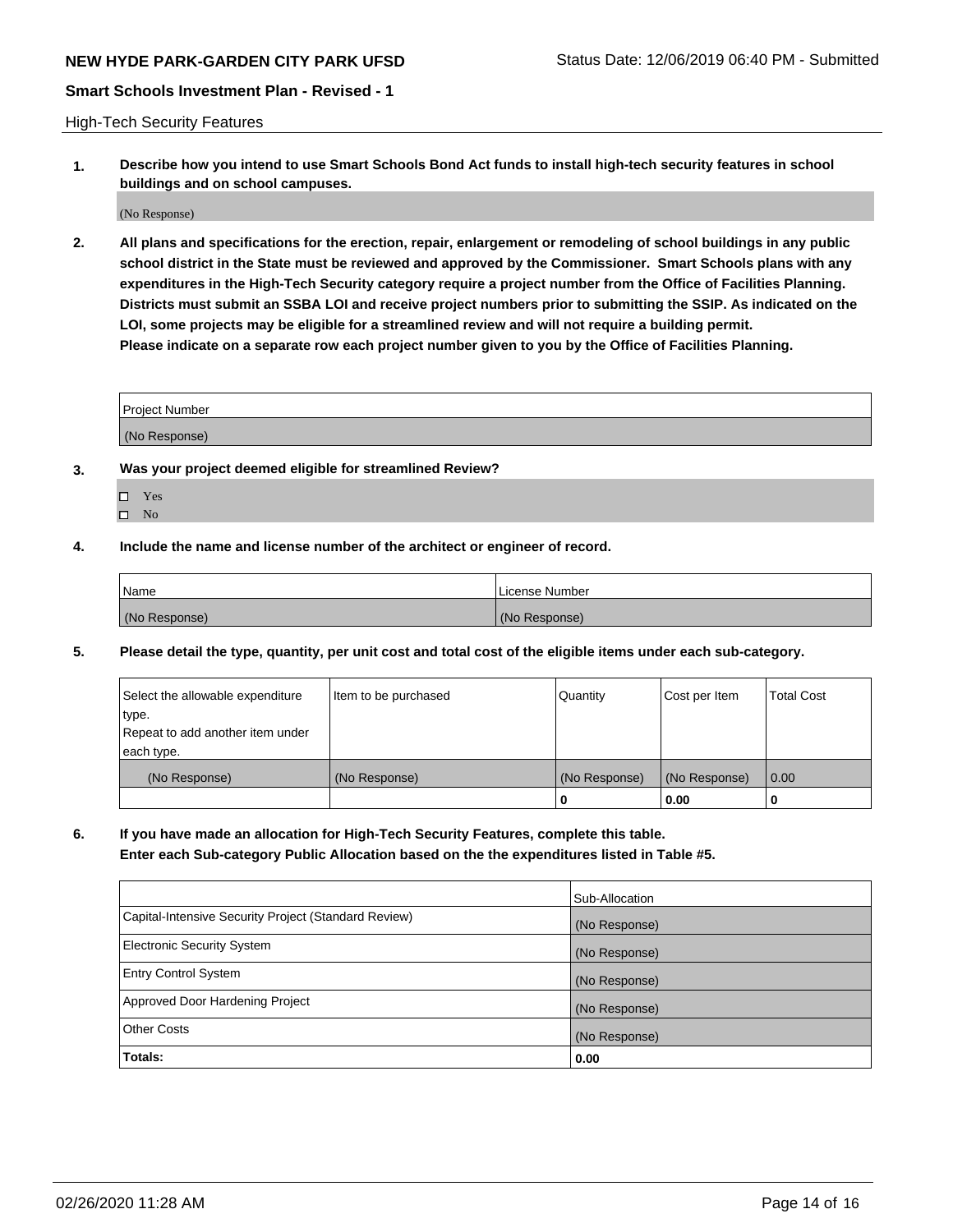Non-Public Schools

**1. Describe your plan to utilize SSBA funds to purchase devices and loan to the nonpublic schools within your district. Please specify what devices have been requested by the nonpublic schools. If the nonpublic schools have not finalized requests, the district should provide the date nonpublic schools will submit the request by.**

The Non-Public School has requested 2 3-D Printers, 30 iPads, 12 Dell LapTops and 2 Interactive Board in that priority order.

**2. A final Smart Schools Investment Plan cannot be approved until school authorities have adopted regulations specifying the date by which requests from nonpublic schools for the purchase and loan of Smart Schools Bond Act classroom technology must be received by the district.**

By checking this box, you certify that you have such a plan and associated regulations in place that have been made public.

**2a. Please enter the date each year nonpublic schools must request loanable items from the school district. This date cannot be earlier than June 1 of the previous school year.**

12/31

#### **3. Final 2014-15 BEDS Enrollment to calculate Nonpublic Sharing Requirement (no changes allowed.)**

|            | Public Enrollment | Nonpublic Enrollment        | Total Enrollment | l Nonpublic Percentage |
|------------|-------------------|-----------------------------|------------------|------------------------|
| Enrollment | 1,659             | n-7<br>$\sim$ $\sim$ $\sim$ | .936.00          | 14.31                  |

# **4. Nonpublic Loan Calculator**

|                                                           | Loanable     | Loanable   | Additional       | Estimated | Previously | l Cumulative | Final Per  | <b>Final Total</b> |
|-----------------------------------------------------------|--------------|------------|------------------|-----------|------------|--------------|------------|--------------------|
|                                                           | School       | Classroom  | Nonpublic        | Per Pupil | Approved   | l Per Pupil  | Pupil Loan | Loan               |
|                                                           | Connectivity | Technology | Loan             | Amount -  | Per Pupil  | Loan         | Amount -   | Amount -           |
|                                                           |              |            | (Optional)       | This Plan | Amount(s)  | Amount       | This Plan  | This Plan          |
| Required Nonpublic<br>Loan                                | 231,696.84   | 0.00       |                  | 119.68    | 0.00       | 119.68       | 119.68     | 33,150.84          |
| Final Adjusted Loan<br>I - (If additional loan<br> funds) | 231,696.84   | 0.00       | (No<br>Response) | 119.68    | 0.00       | 119.68       | 119.68     | 33,150.84          |

#### **5. Nonpublic Share**

|                                          | Final Per Pupil Amount | Final Nonpublic Loan Amount |
|------------------------------------------|------------------------|-----------------------------|
| Pending and Previously<br>Approved Plans | 0.00                   | 0.00                        |
| This Plan                                | 119.68                 | 33,150.84                   |
| Total                                    | 119.68                 | 33,150.84                   |

#### **6. Distribution of Nonpublic Loan Amount by School**

| <b>Nonpublic School Name</b> | 2018-19 K-12 Enrollment | l Special Ed School? If Yes, not eligible |
|------------------------------|-------------------------|-------------------------------------------|
| I NOTRE DAME SCHOOL          | 303                     | No.                                       |

#### **7. Please detail the type, quantity and per unit cost of the eligible items under each sub-category.**

| Select the allowable expenditure | Items to be purchased | Quantity | Cost Per Item | <b>Total Cost</b> |
|----------------------------------|-----------------------|----------|---------------|-------------------|
| type.                            |                       |          |               |                   |
| Repeat to add another item under |                       |          |               |                   |
| each type.                       |                       |          |               |                   |
| <b>Other Costs</b>               | 3-D Printers          |          | 2,000.00      | 4,000.00          |
| <b>Tablet Computers</b>          | I-Pads                | 30       | 400.00        | 12,000.00         |